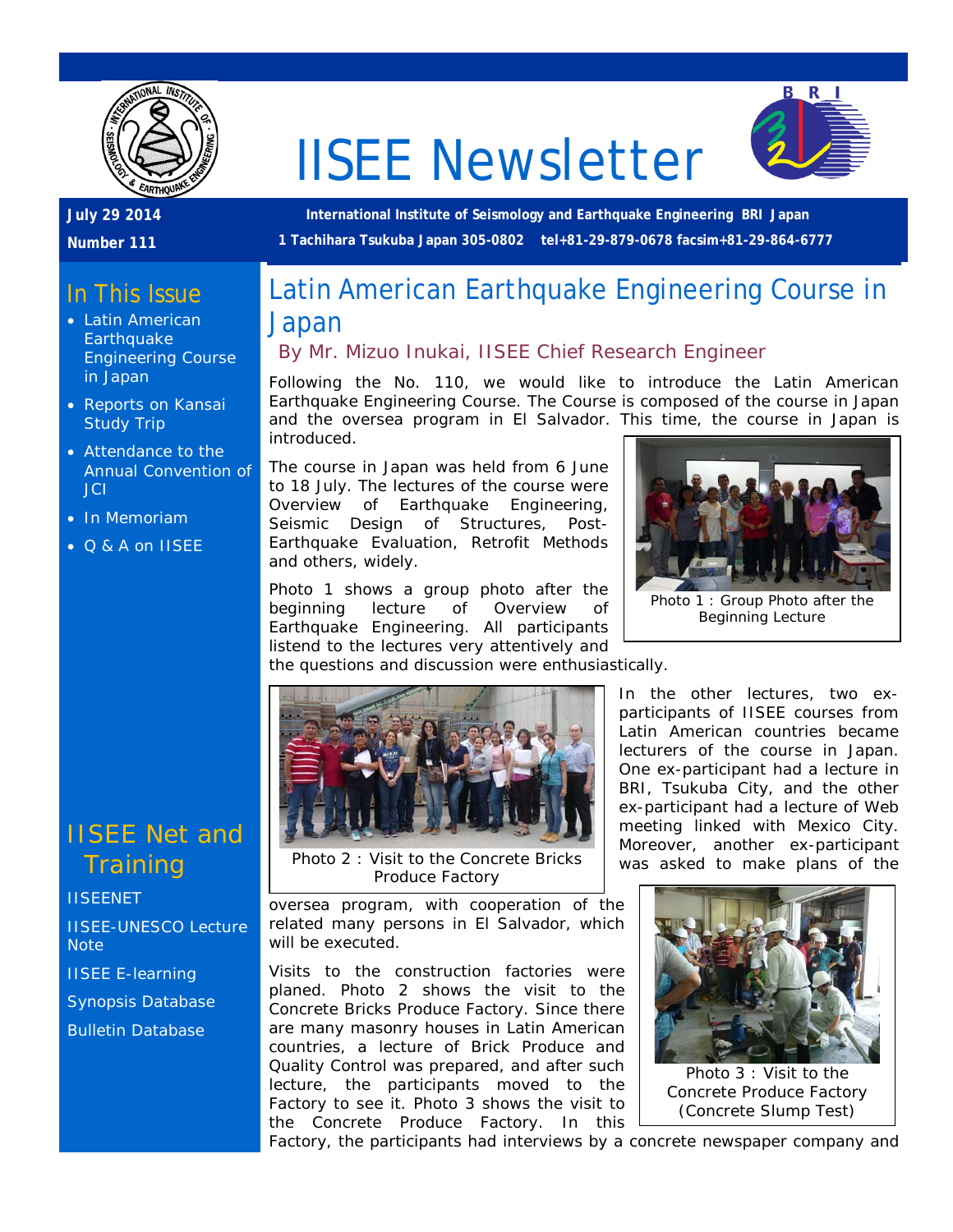## **Earthquakes**

[The 2011 off the Pacific](http://iisee/special2/20110311tohoku.htm)  [coast of Tohoku](http://iisee/special2/20110311tohoku.htm)  **[Earthquake](http://iisee/special2/20110311tohoku.htm)** 

[Reports of Recent](http://iisee/quakes.htm)  **[Earthquakes](http://iisee/quakes.htm)** 

[Utsu Catalog](http://iisee/utsu/index_eng.html)

[Earthquake Catalog](http://iisee/eqcat/Top_page_en.htm)

studied the concrete slump testing. In other study trips, they moved to the Edefense(NIED) in Miki City, Hyogo Prefecture, etc. They also had a lecture of education for disaster mitigation at the Disaster Mitigation Research Building, Nagoya University.

The course in Japan was held for some 6 weeks, and carried out smoothly by lecturers, participants, coordinators, IISEE staffs, etc. Also the friendship between participants and the information exchange of earthquake engineering in each country were deeply enriched, while the course was proceeded significantly.

## Reports on Study Trips *(1) Mr. Jose Manuel DIAZ FELIZ (Dominican Republic)*

The participants of the Latin American Course went to Tokyo on July 10th 2014. Our study trip included a morning visit to Toho Building at Shinjuku. This project is being built by Takenaka. It is 30 stories high steel structure. It will



have movie theaters in the lower floors and a hotel in the upper levels. To counteract the effects of wind, two Active Mass Dampers will be used.

The building will also have 154 oil dampers to enhance the energy dissipation and control of lateral displacements. We all were extremely excited to actually get inside the structure during its construction and take pictures of the process. In the afternoon we went to Obayashi Corporation Technical Research

Institute. They showed us a new damper they developed, named LAPUTA 2D. We were able to experience, on a simulator, the difference it makes during an earthquake. Everyone of us hopes that someday this kind of research could be done in our countries.

#### *(2) Ms. Karla Jeannette BENITEZ DE ESCAMILLA (El Salvador)*

Natural disaster could occur anywhere at any time, causing tremendous damage. In January 17th, 1995, at 05:46 occurred the Great Hanshin earthquake or Kobe earthquake with a magnitude of 7.3 JMA in the southern part of Hyogo Prefecture, Kansai region. As part of seminar objectives, we had



the opportunity to visit Kobe and Nagoya cities, where we were able to acquire direct knowledge about the effects and lessons learned from the earthquake.

The Disaster Reduction and Human Renovation Institution (DRI) in Kobe, showed us all the damage caused by the earthquake, but the most impressive part was to learn how government and society worked together to rebuilt the city and hand down the experience with others through this institute, in order to

create a disaster management culture, improve local capacities and build safe and secure communities. In addition, we visited the E-Defense laboratory, which conducts full-scale building test using the world largest shaking table, which helps to improve the structural and seismic behavior of buildings against earthquakes.

#### *(3) Mr. Manuel Arturo SALAZAR NAVIDAD (El Salvador)*

During the development of our Course we had the opportunity to improve our knowledge regarding concrete and masonry industrial preparation process. In

## **Call for Papers**

IISEE Bulletin is now accepting submissions of papers for the seismology, earthquake engineering, and tsunami. Developing countries are targeted, but are not limited.

Your original papers will be reviewed by the editorial members and some experts.

NO submission fee is need.

Try to challenge!!

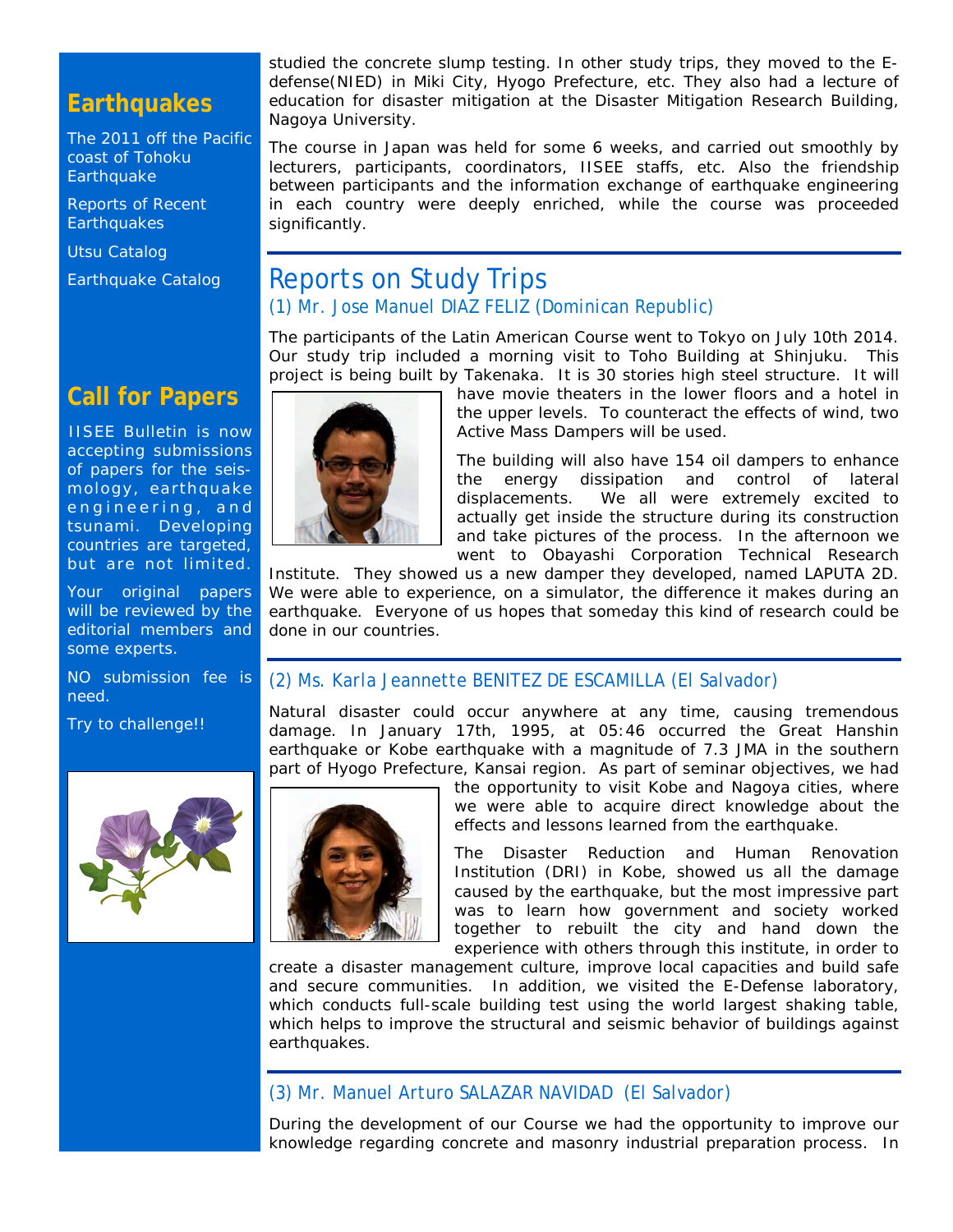

Enjoy, Now

order to do that, we visited two different factories, and they both taught and



showed us the industrial process to make concrete and masonry with a high quality level following JIS (Japanese Industrial Standards), and with the main objective and vision of guarantee a good performance of the structures against static and dynamic loads.

We also made some cyclinder specimens in BRI in the middle of June to apply compression and tensile tests.

As the mixture of concrete, in order to increase compression strength, two additives which reduce water content and air excess were added to the cement and aggregates. Before we cast concrete for the specimens, we executed some testing such as slump and air content to the unhardened concrete.

After one month from the concrete casting, with a good method of curing like JIS standard that specifies the considerable increase of the specimens' compression strength, we executed compression and tensile tests to them..

## **Contact Us**

The IISEE Newsletter is intended to act as a go-between for IISEE and ex-participants.

We encourage you to contribute a report and an article to this newsletter. Please let us know your current activities in your countries.

We also welcome your co-workers and friends to register our mailing list.

iiseenews@kenken.go.jp [http://iisee.kenken.go.jp](http://iisee.kenken.go.jp/)

## **Back Numbers**

[http://iisee.kenken.go.jp/](http://iisee.kenken.go.jp/nldb/) [nldb/](http://iisee.kenken.go.jp/nldb/)

#### *(4) Ms. Ileana Margarita SILVA ESPINOZA (Nicaragua)*

In our study trip, the participants of the Latin American Course visited in July  $3<sup>rd</sup>$  2014 Hyogo Earthquake Engineering Research Center which is the major section of Full Scale Three-Dimensional Earthquake Testing Facility; named E-



Defense, which is the 15 m x 20 m shaking table, creates the same three-dimensional motion in the actual earthquakes. This visit was very important for me because the institute promotes the research, development in disaster mitigation with the collapse mechanism of the structures, and it promotes helps to the local government to implement measures through the diffusion and dissemination to the communities.

It was a big opportunity and a big experience that I won't forget. I wish that our countries learn about the country's vision, for a better future for all. We have big challenges, we are change's agent in the society.

## Attendance to the Annual Convention of JCI *By Dr. Masanori Tani, IISEE Research Engineer*

I attended to the Annual Convention of Japan Concrete Institute which was held

on July 9th to 11st in Takamatsu City, Kagawa Prefecture. Over 600 papers were reported related to concrete technology and I made a presentation of my paper titled "Full-scale Experiment on Non-structural R/C Walls Focused on Failure Modes and Damage States."

Four E-course participants (Emdadul, Ergun, Onur, and Pamela) also attended to the convention. There was a technical exhibition that nearly 60 companies and research



Participants in Technical Exhibition of the Convention

institutes introduce the latest technologies, construction methods, products, etc. Participants were listening to the explanation on the various fields including construction and materials as well as structure from staffs with great interest and asking to them studiously. At mealtimes, we enjoyed real Sanuki-Udon noodle in Kagawa Prefecture which self-claimed "Udon Prefecture" as birthplace